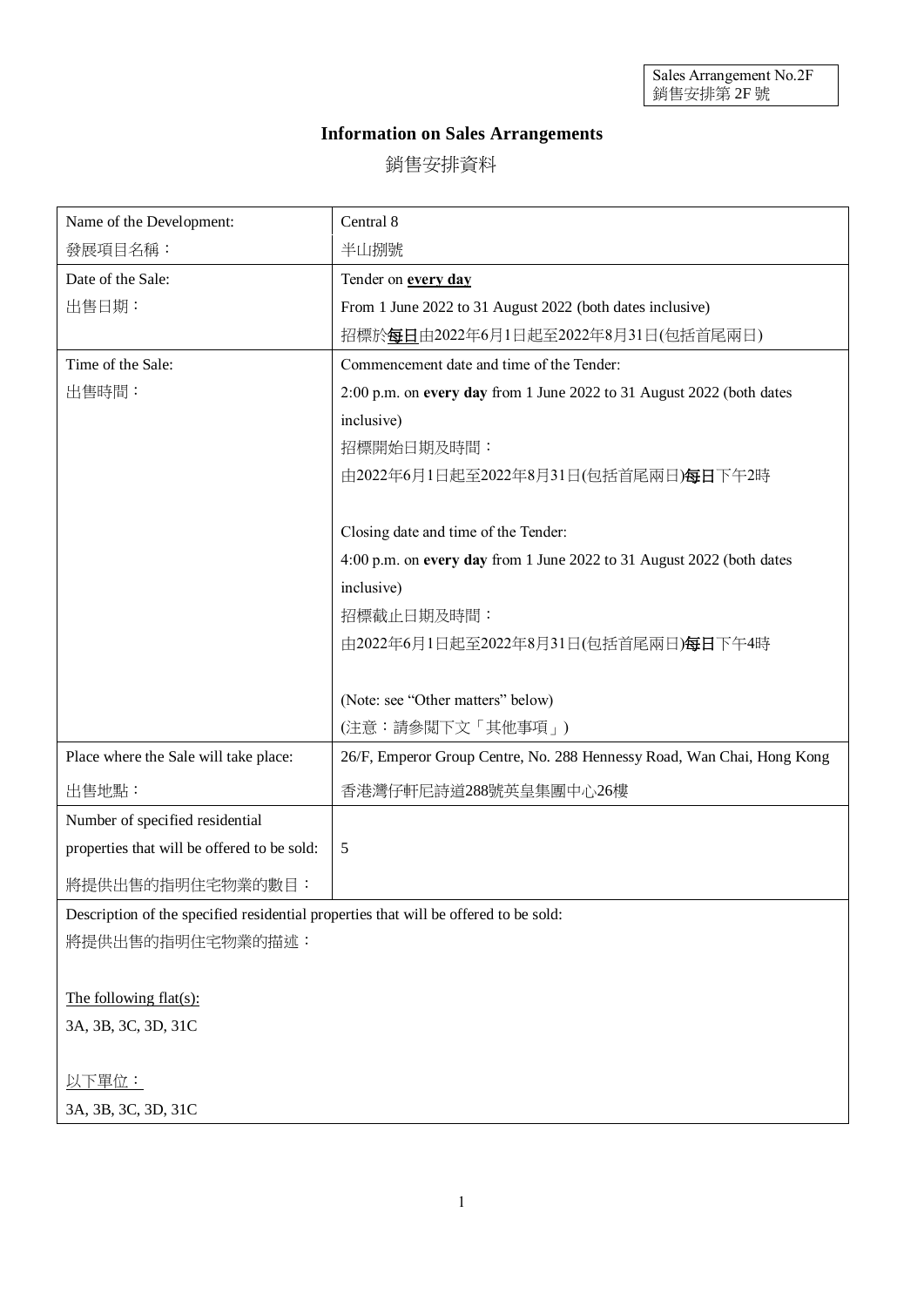The method to be used to determine the order of priority in which each of the persons interested in purchasing any of the specified residential properties may select the residential property that the person wishes to purchase: 將會使用何種方法,決定有意購買該等指明住宅物業的每名人士可揀選其意欲購買的住宅物業的優先次序:

## Sale by Tender

See details and particulars in the tender notice. From 1 June 2022 to 31 August 2022, the tender notice and other relevant tender documents will be made available for collection free of charge from Monday to Sunday between 10:00 a.m. to 4:00 p.m. daily at the following venue:-

2/F, Emperor Group Centre, No. 288 Hennessy Road, Wan Chai, Hong Kong

## 以招標方式出售

請參閱招標公告的細節和詳情。由2022年6月1日起至2022年8月31日,招標公告及其他相關招標文件可於星期一至 日每日上午10時至下午4時於以下地點免費領取:-

香港灣仔軒尼詩道288號英皇集團中心2樓

The method to be used, where 2 or more persons are interested in purchasing a particular specified residential property, to determine the order of priority in which each of those persons may proceed with the purchase:

在有兩人或多於兩人有意購買同一個指明住宅物業的情況下,將會使用何種方法決定每名該等人士可購買該物業的 優先次序:

Please refer to the tender notice and other relevant tender documents.

請參照招標公告及其他相關招標文件。

Other matters 其他事項

1. The Vendor does not undertake and is under no obligation to review, consider or accept the highest offer or any offer at all for the purchase of any specified residential property. The Vendor has the absolute right to withdraw from the sale of any specified residential property at any time before the acceptance of any offer. The Vendor has the absolute right to change the closing date and/or time of the tender in respect of all or any specified residential properties from time to time by amending and/or issuing (as the case may be) the Sales Arrangements. The Vendor has the absolute right to accept any offer at or before the closing time of the tender.

賣方並不承諾亦無責任閱覽、考慮或接受認購任何指明住宅物業最高出價之要約或任何要約。賣方有絕對權利 於接受任何要約前於任何時間撤回出售任何指明住宅物業。賣方有絕對權利透過修改及/或發出(視情況而定)銷 售安排不時更改全部或任何指明住宅物業的招標截止日期及/或時間。賣方有絕對權利於招標截止時間或之前接 受任何要約。

2. The specified residential properties are available for viewing by tenderers by prior appointment and showing of cashier order(s) in the amount as specified by the Vendor. Tenderers are invited and advised to view the specified residential properties before submission of tender offer.